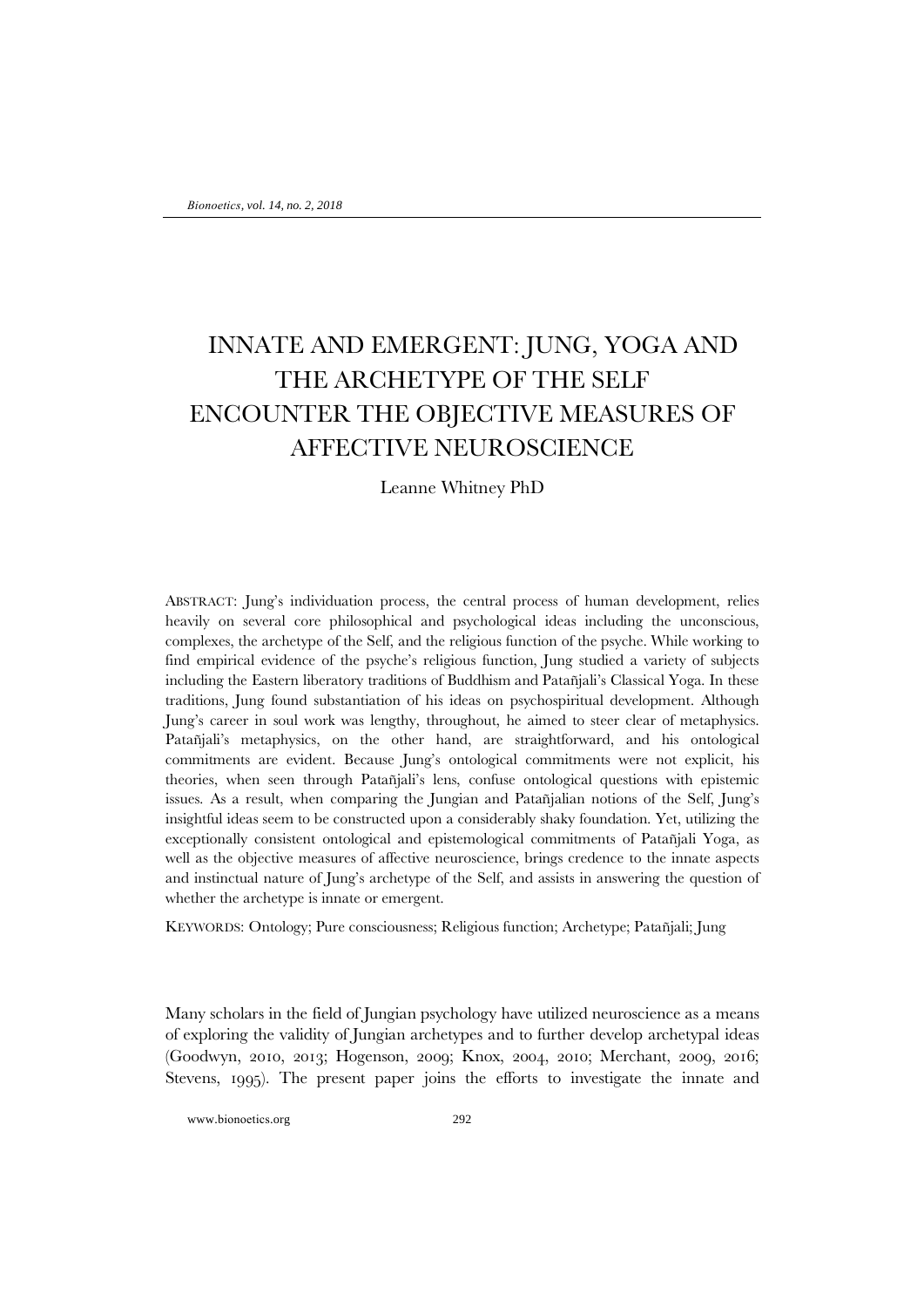emergent aspects of archetypes through interdisciplinary means and to examine whether the archetype-as-such is an intrinsic psychic structure organizing psychological life.

The present paper begins by offering a foundation for the current study via a quick review of Patañjali Yoga and the Jung–Yoga dialogue. Jung's oeuvre on archetypes is then examined followed by an exploration of the archetype-as-such and the archetype of the Self through the lens of Patañjali's Classical Yoga as well as the *tathāgatagarbha* texts of Mahāyāna Buddhism. Studies in affective neuroscience, which support the ideas of innateness in the work of Jung and Patañjali, are then reviewed.

Patañjali's Classical Yoga philosophy is one of the six orthodox Hindu philosophies sitting right at the heart of Brahmanic culture in India. Patañjali systematized and developed the pre-existing traditions, including the Upanishadic and Buddhistic systems, through his Classical Yoga text, the *Yoga Sūtra*; a body of work of less than 200 lines. The term yoga is etymologically derived from the verbal root *yuj*, which means yoke, join or harness. Most often the connotation of yoga is to unite or connect. Classical Yoga is both a method that joins and a revelation of a harnessed state. Yogic union is, in the simplest terms, the union of any splits whether they be, for example, mind–body, me–you, us–them, personal–impersonal, or transcendent–immanent. Healing these splits is a psychological and epistemological process. Then, once the splits are healed and there is full integration, Yogic union is freedom from suffering, whereupon pure consciousness abides in its true nature.

For the purposes of this research, what is most notable about Brahmanism, as a philosophical system, is its grounding in the notion of pure consciousness. Its nature is self-illuminating, self-knowing, and immutable (eternal and absolute). Alternative words for *brahman* are the Self, the Absolute, God, pure consciousness and Beingconsciousness-bliss, however *brahman* really has no English equivalent. For this study, pure consciousness is the most suitable translation.

Jung spent a fair amount of time studying the liberatory psychologies of the East, and there he found comparable evidence of his theories on the psychospiritual development of the personality. Jung's thoughts in regards to Eastern liberatory traditions in general, and yoga psychology in particular, are easily accessed in the *Collected Works*. Several scholars interested in the East–West dialogue have attempted to clarify the differences between Jung and Patañjali (Coward, 1995, 2002; Jordens, 1964; Stein, 2010; Watts, 1971; Whitney, 2017) and to find a means of bridging their approaches to consciousness (Whitney, 2018).

Looking closely at the work of Jung and Patañjali, it is evident that their psychologies hold many similarities. For instance, they are both concerned with the healing of human suffering, the religious function of the psyche, affect as an empirical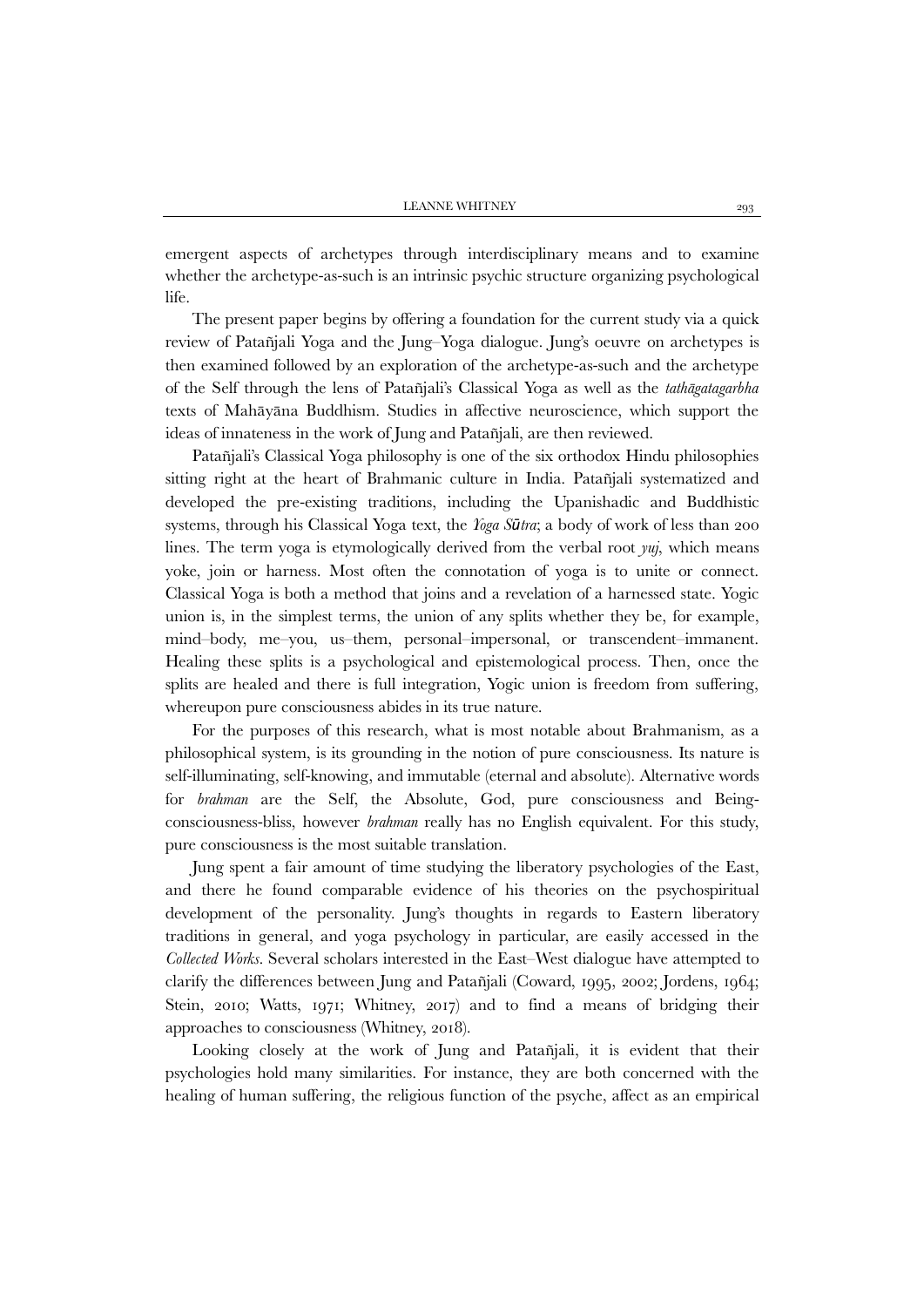means of entering the psyche, the reconciliation of science and religious experience, and integrating what we are aware of with what we are unaware of. However, one critical aspect of the work in comparing Jung and Patañjali is to understand that Jung's Self does not map to the Brahmanic or Patañjalian Self, even though Jung believed that it did. The reason the Patañjalian and Jungian notions of Self do not map is because the Brahmanic Self allows for no metaphysical splitting of opposites. So in an ontological sense, in Brahmanism there can be no unconscious. While there was a Sanskrit term for the unconscious, *acitti*, utilized five times in the *Rgveda Samhitā* (ca. 1200 BCE), that word became obsolete in subsequent periods (Kenghe, 1976, p. 255). In Classical Yoga, *avidyā* is a term utilized epistemologically for what we misunderstand or cannot see.

Throughout Jung's vast body of work, he never declared his ontological commitments outright. Yet we can extract his ontological beliefs from his text. For him, both the ego and the unconscious are ontically real and ego-consciousness is seen to bring light to the darkness of "mere" being. In other words, reality is neither conscious nor self-illuminating. As noted earlier, the metaphysical underpinning for Patañjali's psychology is pure consciousness. Again, its nature is self-illuminating, self-knowing, singular, abiding in its own form, and immutable (eternal and absolute). The incongruence in their metaphysics resolves their psychologies to different paths with different goals. Therefore, in order to foster and continue the dialogue between Jung and Yoga, the underlying metaphysics of Jungian and Patañjalian psychology, as well as their notions of consciousness, need to be examined far more closely. This has been done in detail in *Consciousness in Jung and Patañjali* (Whitney, 2018), with only a quick summary being given here.

One avenue to continue moving the dialogue between Jung and Yoga forward is to look more closely at the Jungian archetypes in general, and the archetype of the Self in particular, through the lenses of the Eastern liberatory psychologies of Classical Yoga and Mahāyāna Buddhism as well as through the lens of affective neuroscience. Etymologically, archetype means primordial imprint. So it is an imprint that exists at the beginning of time. This is important because while the archetypal images may change culturally, if the archetype-as-such is imprinted at the beginning of time it has resonance to the whole species independent of culture, and is therefore prior to environmentally dependent cognitive development or formulations of representation. This is why Jung refers to the archetype-as-such as instinctual and equivalent to the pattern of behavior in biology. He often stresses he is not referring to inherited ideas but to inherited, instinctive impulses and thought patterns that can be observed in all living humans regardless of culture or race or location or time. This idea goes hand-in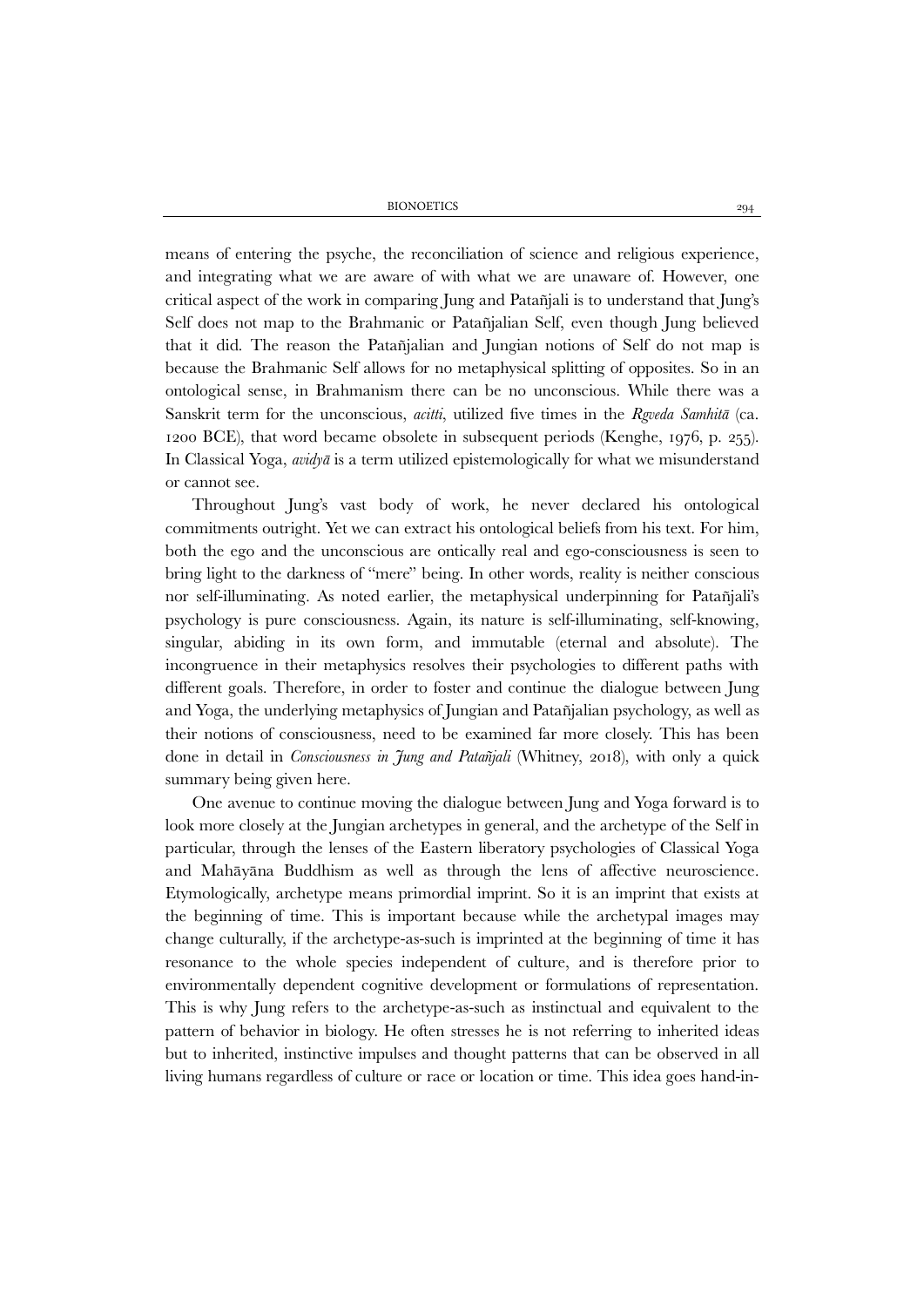hand with Jung's ideas on the religious function of the psyche. Jung (1948/1976a) stated,

The archetype represents a mode of psychic behavior. As such, it is an "irrepresentable" factor which unconsciously arranges the psychic elements so that they fall into typical configurations, much as a crystalline grid arranges the molecules in a saturated solution. The specific associations and memory images forming these configurations vary endlessly from individual to individual; only the basic pattern remains the same. (pp. 483–484 [*CW* 18, para. 1158])

In Jung's psychology, it is the archetype of the Self that holds great significance. For him, the whole range of psychic phenomena, the unity of the personality as a whole, is represented by his concept of the archetype of the Self, the subject of one's total psyche. The Self represents the whole human, which in addition to ego-consciousness also includes the unconscious. As mentioned earlier, postulating a Self that has unconscious elements is an area of significant difference from the Classical Yoga tradition. For Patañjali, there can be absolutely no metaphysical splitting, no ontic duality.

There are three main points about the Jungian Self that are important to emphasize. First, for Jung  $(1916/1953)$ , the beginnings of our whole psychic life seem to be inextricably rooted in the Self and all our highest and ultimate purposes seem to be driving towards it (p. 236 [*CW* 7, para. 399]). Secondly, for him, the Self seems to be completely outside the personal sphere (implying inherent dualism,) yet is the God within us. Thirdly, he refers to the Self as the archetype of the God-image. If it appears at all, the Self does so as a core element or theme of religious mythology. To reiterate: the archetype-as-such is the primordial imprint within our whole species, and the archetype of the God-image appears as religious myths and symbols differently across cultures, space, and time.

Īśvara is the Supreme Lord, or God, referred to in Patañjali's *Yoga Sūtra*. Devotion to Īśvara is one of the paths of Classical Yoga, leading to Yogic union. Īśvara is untouched by afflictions, acts, their traces, and their results or fruits—and therefore may be akin to pure consciousness as a God-image. Knowledge of omniscience reaches its full development through the surrender to Īśvara. Īśvara is unconditioned by time and teaches even the most ancient teachers, including all Buddhas.

Since there are many depictions of the incarnated Buddhas, and due to the fact that Buddhism is being imported to the West as rapidly as yoga, adding Buddhism into the present dialogue is helpful. By combining Buddhist and Yogic scripture, we can get an even closer Eastern comparison to the Jungian archetype-as-such.

The yoga mentioned and developed in the early phases of the Brahmanic tradition would have been known to the Buddha of the 5th century BCE, and would have influenced his thought. In fact, Sanskrit scriptures referred to the Buddha as a yogin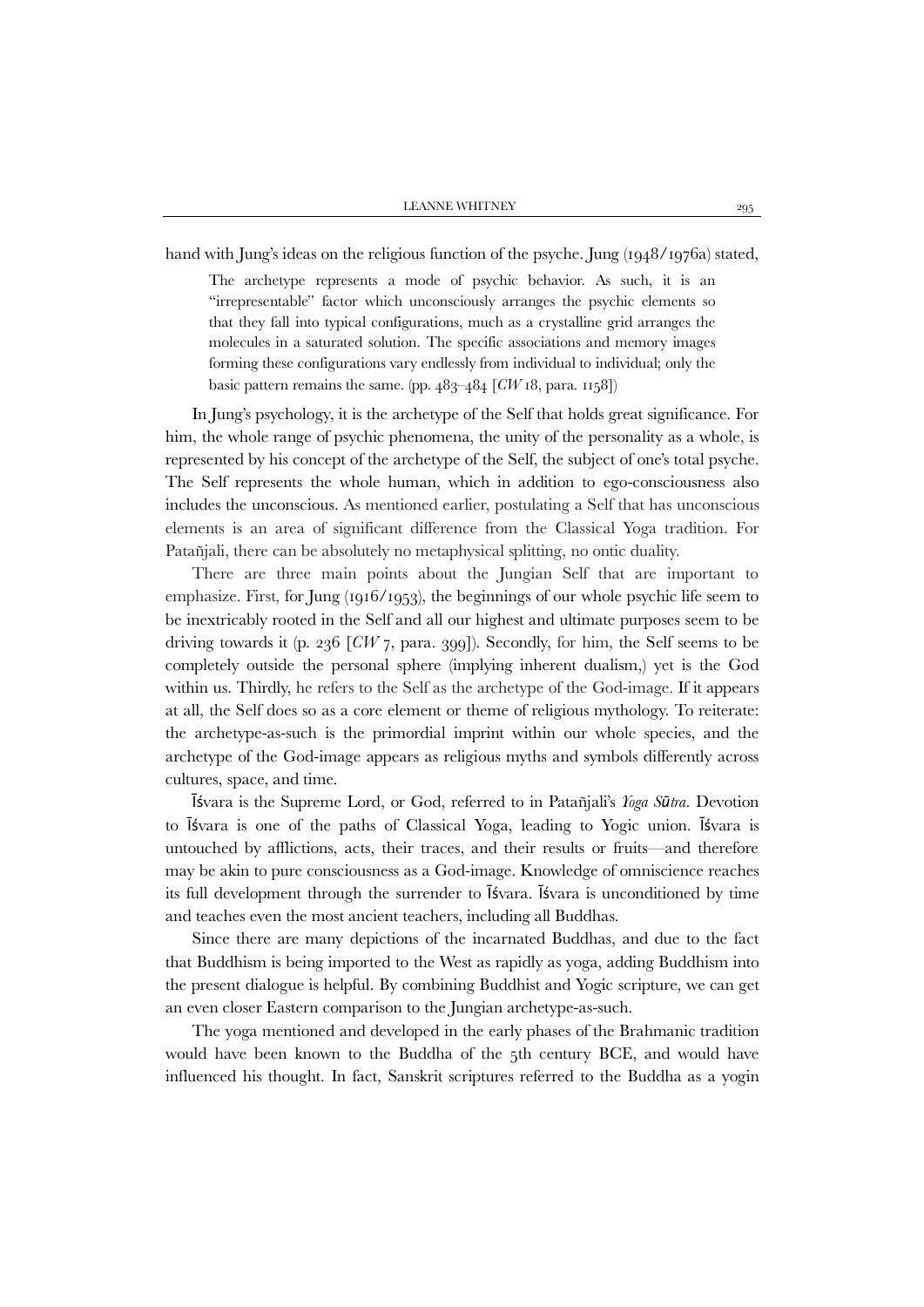(Whicher, 1998). Buddhism and Yoga share several similarities. For instance, both systems view external reality as a never-ending flow of interdependent, interconnected phenomena. However, in distinction to Yoga, in mainstream Buddhism consciousness does not have eternal, essential existence. Absolutism is consistently rejected. Yet, in contradistinction to mainstream Buddhism, within the tradition of Mahāyāna Buddhism, absolutism is recognized. In the *tathāgatagarbha* texts (where *tathāgatagarbha* means 'buddha-womb' or 'buddha-embryo'), which are derived from a lecture the Buddha gave on the last day of his physical life on earth, it is recorded that the Buddha declared there is a true Self. The Self, in this context, is described as reality, eternal, stable, sovereign (self-governing), untransforming, and true. This true Self is often referred to as the Buddha principle or Buddha element. This Buddha principle, just like the true nature of a Yogi, although present in all at all times, is obscured by the mental phenomena that limit and distort pristine awareness. Nevertheless, regardless of any limitations or distortions, all beings have the possibility of attaining Buddhahood, because there is a 'buddha-seed' inherent within all sentient beings.

When looking at the similarities and differences between Yoga and Buddhism the *tathāgatagarbha* texts are critical because, as just mentioned, in postulating an unconditioned, unchanging, and eternal reality, the *tathāgatagarbha* discourses bring absolutism into Buddhism (King, 1995) and therefore, into alignment with the absolutism of Brahmanic tradition and Yoga philosophy. Therefore, it is not really a stretch to say that Buddhahood is another way of explicating the full realization of a yogi.

In the broad strokes of this nascent research, exploring the connections between the Jungian archetype-as-such, Patañjali's use of Īśvara, and Mahāyāna Buddhism's notion of the *tathāgatagarbha* is informative. The *tathāgatagarbha*, or Buddha womb, means that each being is naturally inscribed with complete knowledge of a Buddha, Buddha qualities and virtues, as well as the potential to realize this. Īśvara is a principle of manifestation unconditioned by time, which teaches even the most ancient teachers. Both Īśvara and the Tathāgata are unchanging, stable and eternal. While not described quite the same, the Jungian archetype-as-such holds several similarities to the Īśvara principle and Mahāyāna Buddhism's notions of a Buddha womb and Buddha seed.

The Jungian archetype-as-such is an inherited mode of psychic functioning, a pattern of behavior, which correlates to the God-image yet is a purely biological aspect. Jung (1949/1976b) explained that the human inherited mode of psychic functioning corresponds "to the inborn way in which the chick emerges from the egg, the bird builds its nest, a certain kind of wasp stings the motor ganglion of the caterpillar, and eels find their way to the Bermudas" (p. 518 [*CW* 18, para. 1228]). In another paper,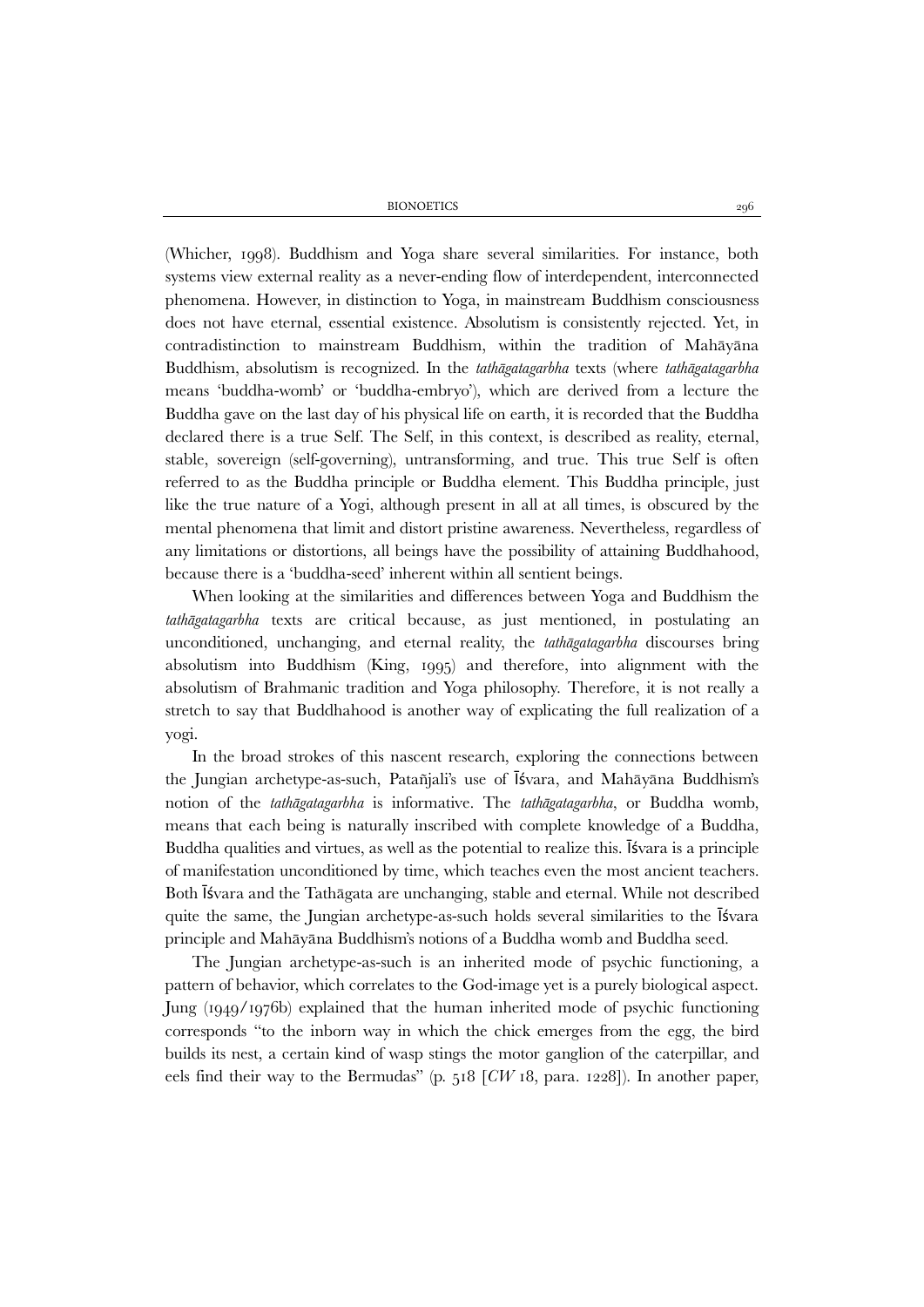Jung (1946/1972) explained this notion in more detail,

Every instinct bears in itself the pattern of its situation. Always it fulfills an image, and the image has fixed qualities. The instinct of the leaf-cutting ant fulfills the image of the ant, tree, leaf, cutting, transport, and the little ant-garden of fungi. If any one of these conditions is lacking, the instinct does not function, because it cannot exist without its total pattern, without its image. Such an image is an *a priori* type. It is inborn in the ant prior to any activity, for there can be no activity at all unless an instinct of corresponding pattern initiates and makes it possible. This schema holds true of all instincts and is found in identical form in all individuals of the same species. The same is true also of man: he has in him the *a priori* instinct-types which provide the occasion and the pattern for his activities. (p. 201 [*CW* 8, para. 398])

Notably, for Patañjali, the mind also has an instinctual basis. Therefore, in Jung's exploration of the archetype-as-such, there is incredible similarity to both Patañjali Yoga and the *tathāgatagarbha* idea that the Buddha qualities, and instincts to manifest Buddha Nature, are inherent in all beings. Unlike the Buddha and Patañjali however, in the end Jung did not feel that liberation from the suffering of the world was possible. He felt that the intuitive function of Buddha and Patañjali had overreached itself—that they were speculating.

Yet, Jung's divergence from the notion of the *tathāgatagarbha* can be detected in his writings where we find conflation between the ontic and epistemic—the exact place where his psychology weakens from the point of view of Patañjali's ideas (Whitney, 2017, 2018). Because Jung's God was unconscious, he could not rest in it, causing him confusion between ontological questions and epistemic issues. That is why individuation never stops, and why Jung never speaks to the stillness that both Yoga and Buddhism do. In Jungian psychology there is no deep rest because humans are making God, and the world, conscious. Whereas in Yoga, eternal Being is the luminescent ground of all becoming, in Jungian psychology, there is no stable ground.

Discerning between the ontic and epistemic and Being and becoming is a critical point in Yoga psychology; therefore exploring Jung's literal divergence from the notion of the *tathāgatagarbha* a bit further is helpful. Jung kept separate what he felt to be the epistemically accessible and the ontically inaccessible. In Jung's (1916/1953) words, the Self is "a construct that serves to express an unknowable essence which we cannot grasp" because it is transcendent, unavailable to our typical modes of comprehension (p. 236 [*CW* 7, para. 399]). In Jung's view, the possibility of our ever being able to reach even approximate consciousness of the Self is slim because there is an indeterminate and indeterminable amount of material in the unconscious which belongs to the Self's totality and cannot be known by ego-consciousness. Fair enough. Objectively, or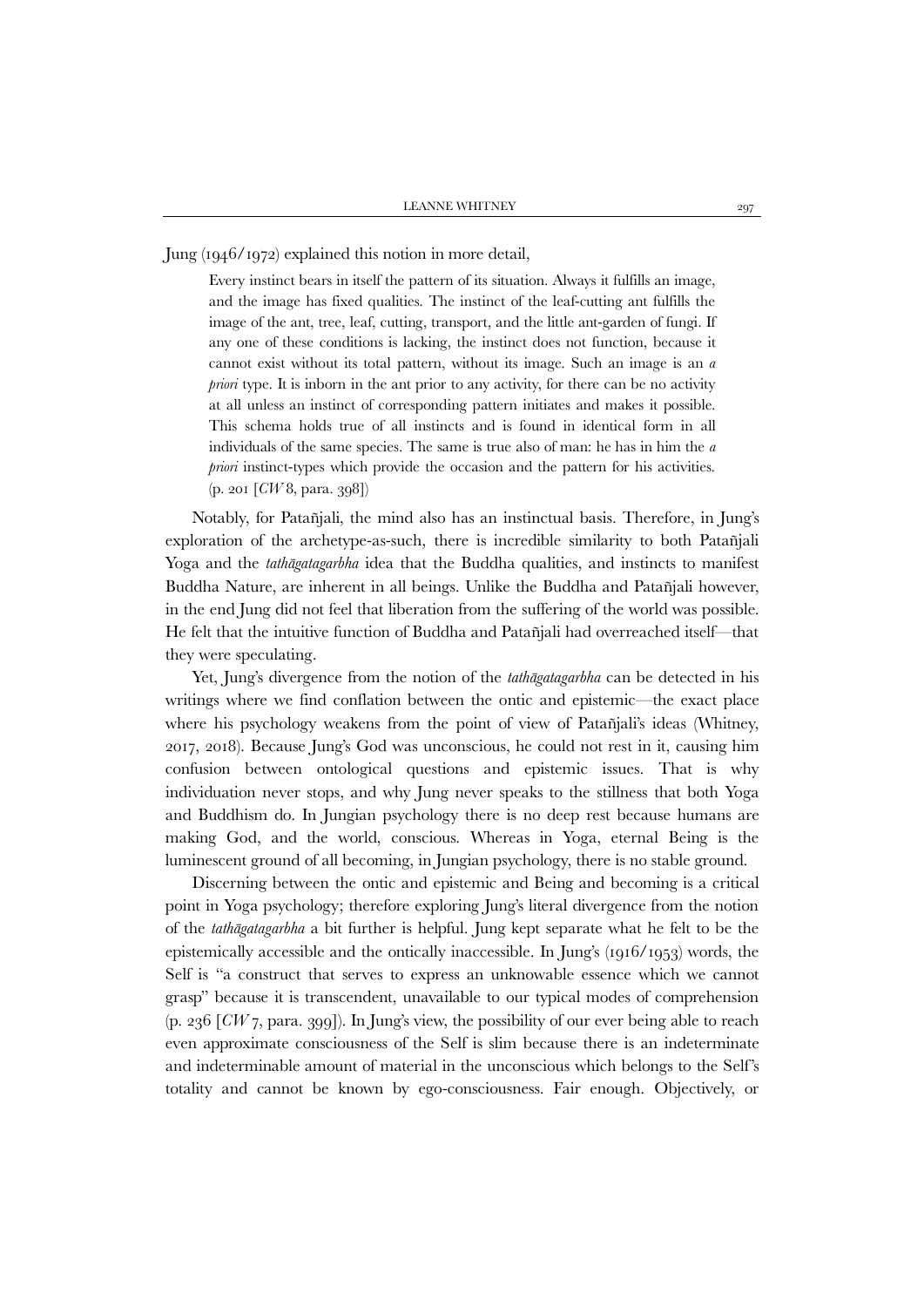physically, our microscopes and telescopes prove this. No matter what lens we seem to take to the world, the phenomena get smaller or larger, accordingly.

However, this line of thinking reduces human knowledge to that which can only be objectified. Because consciousness for Jung is that which is associated to an ego, his notion of consciousness is fundamentally dualistic, conceptual, and linguistic. This approach to consciousness is different from Patañjali's approach. While consciousness is conceptual and linguistic in Patañjali's world too, Patañjali also speaks to nonconceptual and nonlinguistic consciousness.

In Classical Yoga when there is appropriation, or enmeshment of consciousness and the "I-sense," there is a lack of discernment that can be characterized in at least three ways: a lack of discernment between ontic reality and psychological experience; between pure consciousness and the contents of consciousness; and between the unchanging reality and the changing world. Without this discernment, our innate embodied knowing of the true nature and power of pure consciousness—which is singular, eternal, and absolute—cannot be realized.

Mahāyana Buddhism also shows nondual sensibilities. For example, by explicating the *tathāgatagarbha*, the Buddha revealed that the Buddha's inseparable qualities are present in all beings as their True Nature. Since the action of Buddha Nature is spontaneous and inseparable from the action of the Enlightened Buddha, there is continuity between the Buddha Nature of the Enlightened Buddha and that of socalled ordinary beings (Hookham, 1991, p. 54). This action is dynamic and instinctual. Buddhist scholar S.K. Hookham's *The Buddha Within* has clarified this point well.

The teachings of the Buddha awaken an Awareness that is somehow inherent within beings. It is because that Awareness is their nature that they recognize truth when they hear it. It is why they develop an aversion to their mundane, conceptual world so fraught with suffering. If they did not have that inner Awareness with which to compare their present state, neither aversion nor aspiration to freedom from it could arise. (Hookham, 1991, p. 54)

The action of Buddha Nature is nondual, dynamic, and instinctual.

Taking the *tathāgatagarbha* and the Jungian archetype-as-such through Patañjali's lens is even more educative. For Patañjali the mind has an instinctual basis and pure consciousness is single and absolute. In fact, the decisive point of Classical Yoga is that resting in the true nature of pure consciousness is aloneness or resting upon oneself, *kaivalya*. This freedom from the divisions and bounds of any form of dualism allows Patañjali to show his followers how pure consciousness can be embodied, fully and completely, subsequently uniting the mind–matter dualism. Another way to state this entirely is to say that for Patañjali knowledge is structured in pure consciousness knowledge is imprinted in any matter, at all levels of reality, the moment it begins to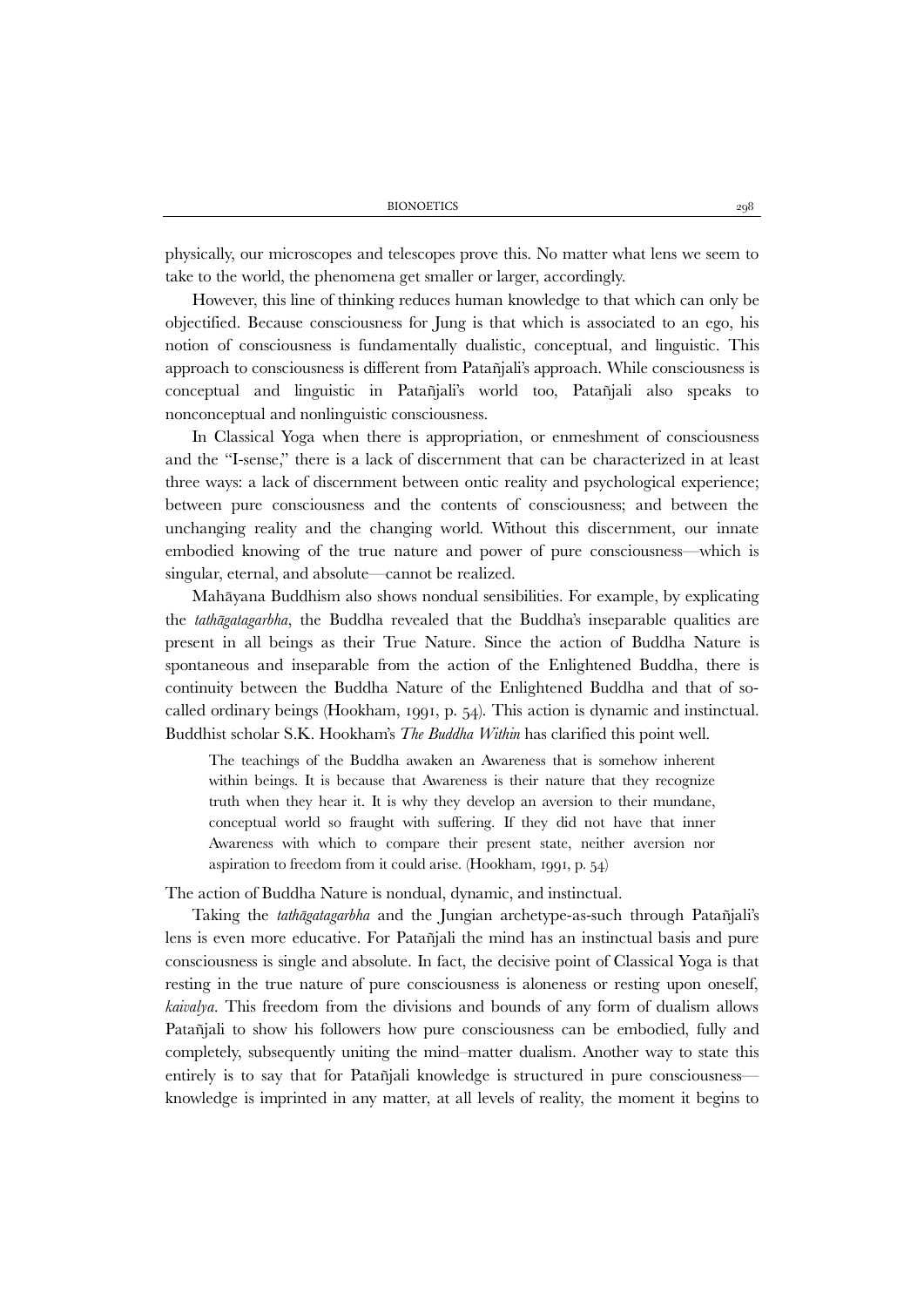materialize. Therefore, as humans, we can know pure consciousness because we are pure consciousness. In fact, we can know nothing else as the reality of Being, because there is no other. So while objectification may be a mental function, that does not mean that ultimate reality can be objectified. For Jung, nondual consciousness falls into the schema of the unconscious. In Jungian-oriented depth psychology, contrary to Patañjali's Yoga psychology, pure consciousness cannot be known.

To highlight this disagreement between Jung and Patañjali, looking closely at one of Jung's remarks in regards to Yoga, and to what Jung termed universal consciousness, is helpful. Jung (1938/1980) stated,

One hopes to control the unconscious, but the past masters in the art of selfcontrol, the yogis, attain perfection in *samādhi*, a state of ecstasy, which so far as we know is equivalent to a state of unconsciousness. It makes no difference whether they call our unconscious a "universal consciousness;" the fact remains that in their case the unconscious has swallowed up ego-consciousness. They do not realize that a "universal consciousness" is a contradiction in terms, since exclusion, selection, and discrimination are the root and essence of everything that lays claim to the name "consciousness." "Universal consciousness" is logically identical with unconsciousness. (pp. 287–288 [*CW* 9i, para. 520])

Jung goes on misunderstanding the ontic reality of pure consciousness and talks only of the contents of consciousness. He stated,

It is nevertheless true that a correct application of the methods described in the Pāli Canon or in the *Yoga-sūtra* includes a remarkable extension of consciousness. But, with increasing extension, the contents of consciousness lose in clarity and detail. In the end, consciousness becomes all-embracing, but nebulous; an infinite number of things merge into an indefinite whole, a state in which subject and object are almost completely identical. This is all very beautiful but scarcely to be recommended anywhere north of the Tropic of Cancer. (Jung, 1938/1980, p. 288 [*CW* 9i, para. 520]).

This quote clearly elucidates Jung's conflation of ontology and epistemology. Just as the leaf-cutting ant needs all the right conditions for its instinct to function, the seed of our Buddha Nature needs to rest and surrender into the self-illuminating, self-knowing, immutable nondual nature of ontic reality in order to flourish.

Having looked closely at the Jungian archetype-as-such through the lens of Patañjali's Classical Yoga, as well as the *tathāgatagarbha* texts of Mahāyāna Buddhism, is it possible to further the study through the objective measures of brain science? As noted at the beginning of the present paper, the psychologies of Jung and Patañjali are similar in that the both point to affect as an empirical means of entering the psyche. Furthermore, both Jung and Patañjali mobilize the release of affect as a means of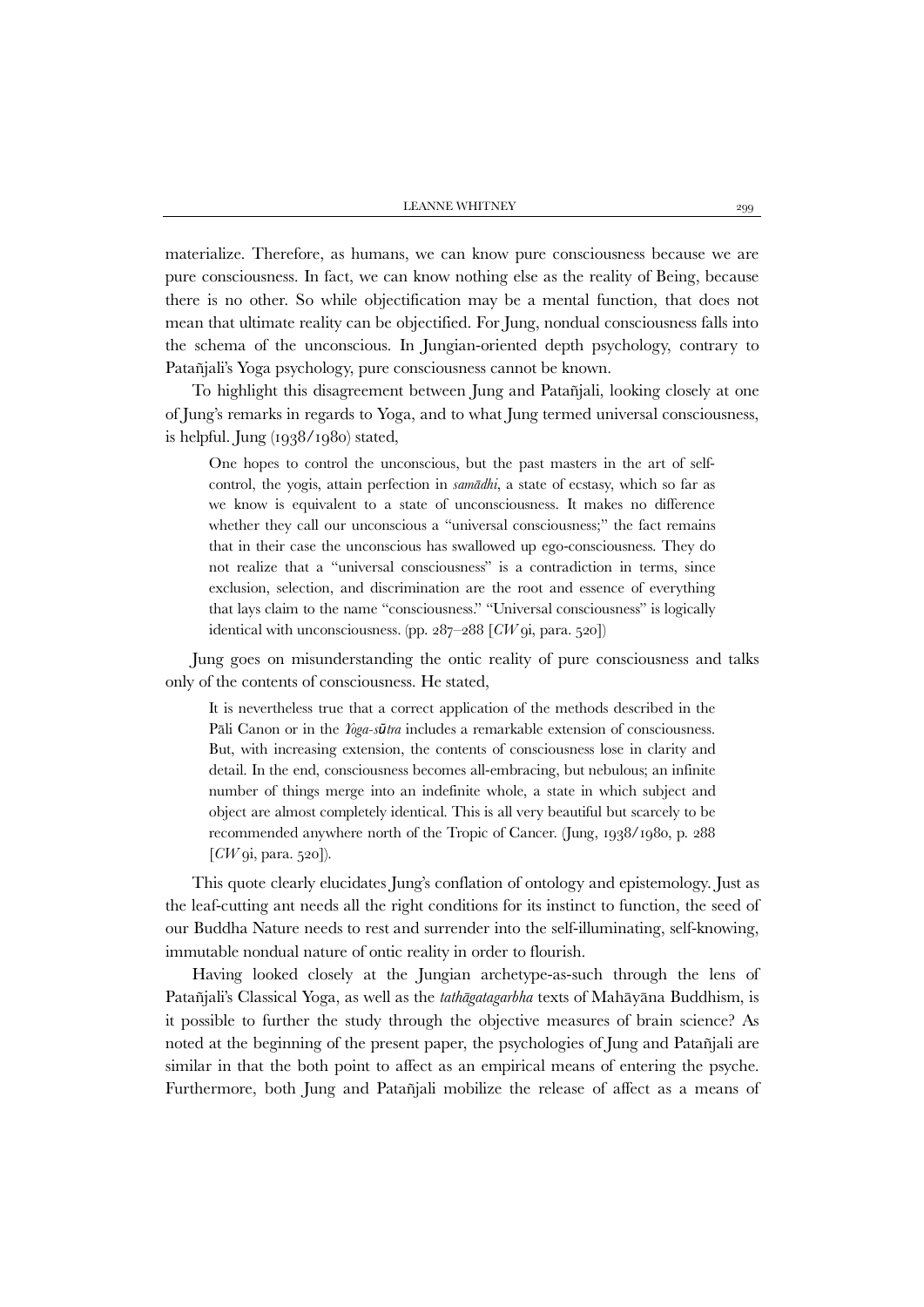healing and psychospiritual development. Can the research results of neuroscience help us envision whether the archetype-as-such is an innate psychic structure organizing psychological life?

Our innate, nondual nature as it relates to the archetype-as-such may best be expressed contemporaneously through the research results of affective neuroscience, which reveals that primary-process, prepropositional emotional energies seem to have a mind of their own. Early in development they "exist in the brain independent of the enormous complexities of learning, as well as of associated cognitive processes with which they always interact later in real life" (Panksepp, 2009, p. 5).

While Jung undoubtedly valorized the image as the foundation of psychic experience, his work often pointed behind and beyond it. While the role of the archetypal image in Jung's thinking certainly cannot be overemphasized, it is important to note that through Patañjali's lens the image becomes inhibitory to the liberatory aspects of psychospiritual experience. Archetypes apply as much to the body as they do to the mind, with affect a seeming bridge between mind–body duality, both individually and collectively.

In summarizing what has been discussed thus far; for Jung the archetype was both innate and emergent. The archetype-as-such, for him, was like the pattern of behavior in biology whereas the archetypal image would emerge differently across epochs and cultures. Separating Jung's archetype of the Self from his theory on the collective unconscious is impossible, they go hand-in-hand. For Jung, the unconscious was ontic. It was real. Yet, throughout Jung's vast body of work, he never declares his ontological commitments outright. In light of this imprecision, ontology and epistemology are conflated for him, greatly weakening his psychology from the point of view of liberation and full embodiment. Through the lenses of both the *tathāgatagarbha* and Classical Yoga, any theory on an ontically real unconscious which is neither selfilluminating nor self-knowing is incorrect, a distortion of perception. Yet Jung's work unintentionally and unknowingly pointed toward nonduality and pure consciousness at almost every turn.

Jung and Patañjali both knew that positive and negative affects code for life supporting and life-detracting activities and environments respectively. The current research in neuroscience proves these aspects of both Jungian and Patañjalian psychology to be true (Panksepp, 2009). Even though Patañjali's *Yoga Sūtra* is less than 200 lines, he was even more explicit on this point than Jung. Patañjali was succinct in explaining that the nadir of affect is grief and that our ability to experience joy is an allimportant marker to whether the nondual force of life is comfortably situating in our bodies. Affective neuroscience research, therefore, while certainly utilizing objective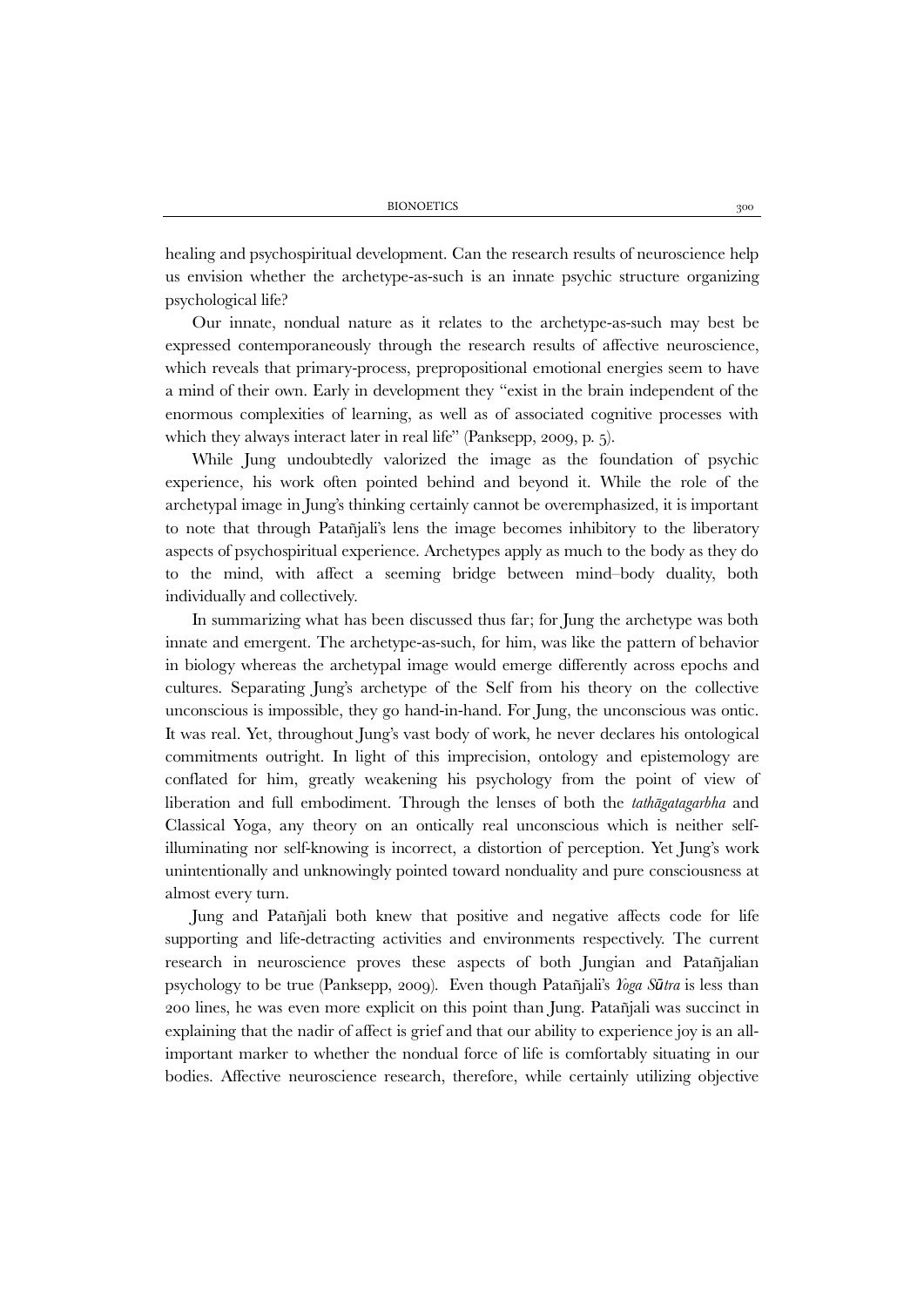measures, seems to be revealing aspects of nature that are beyond dualistic conception and offering Jungian psychology a possible means of reconciling science and religious experience for the West. For the East, this is a reconciliation Patañjali's oeuvre made all on its own due to the radically empirical nature of its methodology.

In conclusion: Jung and Patañjali both knew that our mentation revolves around an affectively rich core, and the objective measures of brain science have now proven that. Utilizing affective neuroscience to move the Jungian and Patañjalian notions of psychospiritual experience forward into current day empirical measures might be a valid means of reconciling science and religious experience. As prominent affective neuroscience pioneer Jaak Panksepp (2009) stated, "Although debatable, I suspect the biological 'soul' or 'core self' is a coherent and completely neurobiological process, barely studied, with its epicenter running deep in brain–mind evolution" (p. 23). Panksepp (2009) further stated, "Scientifically, an understanding of the 'whole' psychic apparatus can only be achieved gradually through a thorough understanding of both neuronal and psychological 'parts'—at both affective and cognitive levels of mindbrain organization" (p. 26). This is no doubt true from the point of view of orthodox science and the scientific side of the science–religion debate. However, the religious experience that Jung and Patañjali both point to will never be experienced from reading a research report. But, yet, that is what makes affective neuroscience so appealing from the point of view of consciousness studies. To really know consciousness in an ontological sense we must move beyond the thoughts and images into the lived experience of the body.

Jung was a pioneer, no doubt. Nevertheless when looking at Jungian-oriented depth psychology through the lens of Classical Yoga, Jungian-oriented depth psychology breaks down at points of imprecision where ontology and epistemology are conflated. Classical Yoga psychology is a much stronger and logically consistent psychology. In spite of that, the similarities between Jung and Patañjali also offer much substance to the East–West dialogue and the need to bridge Eastern and Western approaches to consciousness.

For psychology to flourish, in the ways in which Jung and Patañjali both envisioned—where numinous experience is tended and the psychospiritual realized—it is imperative that we have the right framework. In regards to emergence and the archetype of the Self, this paper formulates introductory material aimed at expressing the innateness of the archetype-as-such in biological systems in its most basic conceptual form—allowing for increased theoretical discernment between what is innate and what is emergent and, consequently, allowing for increased theoretical discernment between Being and becoming.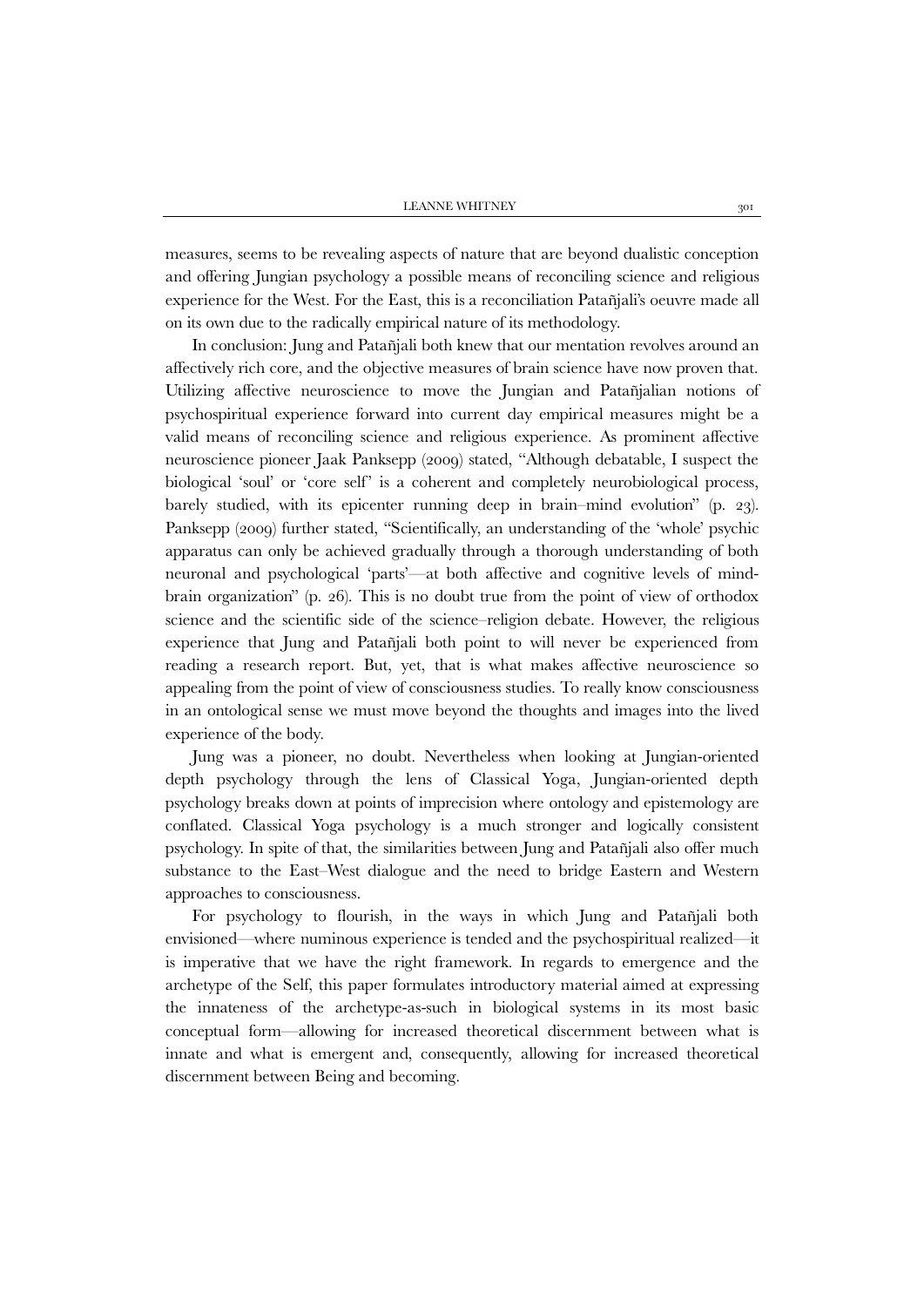[lwhitney@selfknowingawareness.com](mailto:lwhitney@selfknowingawareness.com) http://selfknowingawareness.com

## REFERENCES

- Coward, H. (1985). *Jung and eastern thought*. New York, NY: State University of New York Press.
- Coward, H. (2002). *Yoga and psychology*. New York, NY: State University of New York Press.
- Goodwyn, E. (2010). Approaching archetypes: reconsidering innateness. *Journal of Analytical Psychology, 55*, 502–521.
- Goodwyn, E. (2013). Recurrent motifs as resonant attractor states in the narrative field: a testable model of archetype. *Journal of Analytical Psychology, 58*, 387–408.
- Hogenson, G. (2009). Archetypes as action patterns. *Journal of Analytical Psychology, 54*, 325–337.
- Hookham, S. K. (1991). *The Buddha within*. Albany, NY: State University of New York Press.
- Jordens, J. (1964). Jung and yoga. *The Journal of the Indian Academy of Philosophy, 3*, 1-21.
- Jung, C. G. (1953). The relations between the ego and the unconscious. In H. Read, M. Fordham, G. Adler, & W. McGuire (Eds.), *The collected works of C. G. Jung* (R. F. C. Hull, Trans.) (Vol. 7, pp. 121–239) New York, NY: Pantheon. (Original work published 1916, revised 1934)
- Jung, C. G. (1972). On the nature of the psyche. In H. Read, M. Fordham, G. Adler, & W. McGuire (Eds.), *The collected works of C. G. Jung* (R. F. C. Hull, Trans.) (2nd ed., Vol. 8, pp. 159–234). Princeton, NJ: Princeton University Press. (Original work published 1946, revised 1954)
- Jung, C. G. (1976a). Depth psychology. In H. Read, M. Fordham, G. Adler, & W. McGuire (Eds.), *The collected works of C. G. Jung* (R. F. C. Hull, Trans.) (Vol. 18, pp. 477–486). Princeton, NJ: Princeton University Press. (Original work published 1948)
- Jung, C. G. (1976b). Foreword to Harding: "Woman's Mysteries". In H. Read, M. Fordham, G. Adler, & W. McGuire (Eds.), *The collected works of C. G. Jung* (R. F. C. Hull, Trans.) (Vol. 18, pp. 518–520). Princeton, NJ: Princeton University Press. (Original work published 1949)